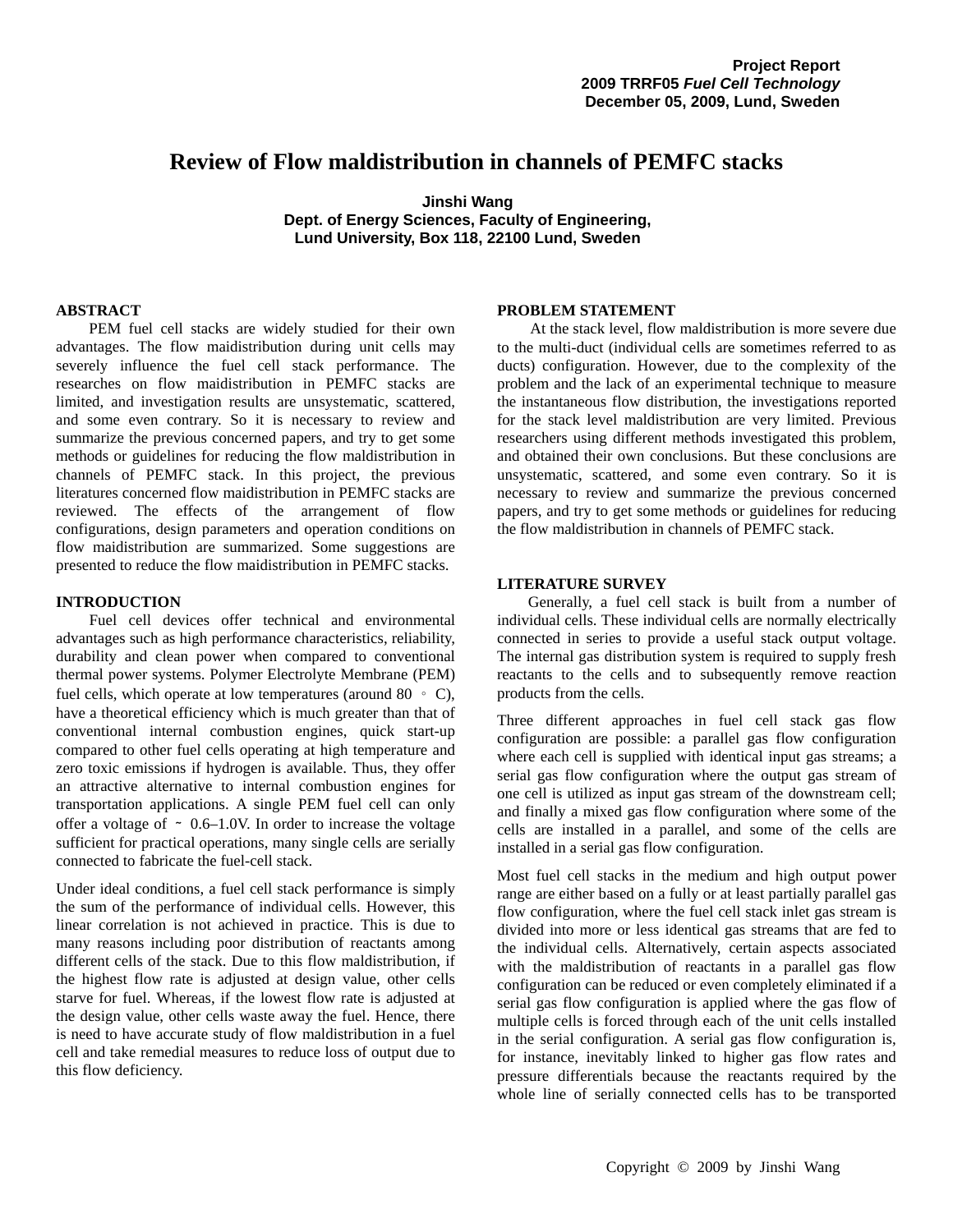through the upstream cells. This makes a complete blocking of one of the cells (e.g. due to water slugs) less probable than with a parallel gas flow configuration.

The gas flow configuration is an important aspect in the design of a fuel cell stack, as the supply of educts as well as the removal of reaction products have a significant impact on cell and stack operation and performance. The gas flow configuration therefore has to be carefully chosen and optimized with respect to the requirements of a specific application in order to provide an efficient and uniform operation of each individual cell of a fuel cell stack.

Friedl et al.[1] experimentally analyzed different internal gas flow configurations for a PEMFC stack. In their study, six stack setups were presented, as shown in Figure 1. Their results, as showed in Figure 2, show that, of the six stack setups investigated, the two mixed gas flow setups 3 and 4 show the highest average cell output voltages in the majority of measurements. The two all-parallel gas flow stack setups 1 and 2 (parallel gas flow configuration of five cells in counter-/coflow mode) show slightly smaller average cell output voltages, whereas the all-serial stack setups 5 and 6 have the lowest average output voltages. Qian et al.[2] reported that, in serial configurations, higher pressure-drop occurred as a result of the longer traveling length for the stream. The reactant distribution is normally not uniform from cell to cell along the reactant feed path. But the continuous flow without any bypass is beneficial for product gas and water removal. The parallel configuration has lower pressure-drop, but can result in non-uniform reactant distribution flow between cells due to uneven product gas bubbles and water droplets formed in the channels of each of the cells. In the worst case, non-uniform cell-to-cell reactant distribution can lead to low cells and cell reversal. Mohamed and Jenkins[3] designed a fuel cell stack using genetic algorithms, and the optimal design parameters, which were number of stack cells in series, number of stack cells in parallel, were 21 and 1, respectively.





Fig. 1. Schematic view of the six different internal stack gas flow configurations (black arrows corresponds to the anode flow direction; grey arrows correspond to the air flow direction). Stack setup 1: all-parallel gas flow configuration of five cells, counter-flow mode. (b) Stack setup 2: all-parallel gas flow configuration of five cells, co-flow mode. (c) Stack setup 3: serial gas flow configuration of four parallel and one single cell in counter-flow mode. (d) Stack setup 4: serial gas flow configuration of three and two parallel cells in counter-flow mode. (e) Stack setup 5: all-serial gas flow configuration of four cells, counter-flow mode. (f) Stack setup 6: all-serial gas flow configuration of four cells, co-flow mode<sup>[1]</sup>.



Fig.2 Comparison of averaged cell output voltages for stack setups 1-6[1].

Although a serial gas flow configuration presents better performance on fuel cell stacks confirmed by the above researches, it is only particularly interesting option with small fuel cell systems, e.g. designed for portable applications in consumer electronics, to avoid high pressure drop. In greater fuel cell stacks in order to supply more power, the parallel channels configurations are always adopted. More investigations have been carried out on the parallel configurations. The parallel configurations always can be either a U-shape (reverse flow) where the outlet gas flows in opposite direction to the inlet gas, or a Z-shape (parallel flow) where the directions of the inlet and outlet gas-flows are the same, as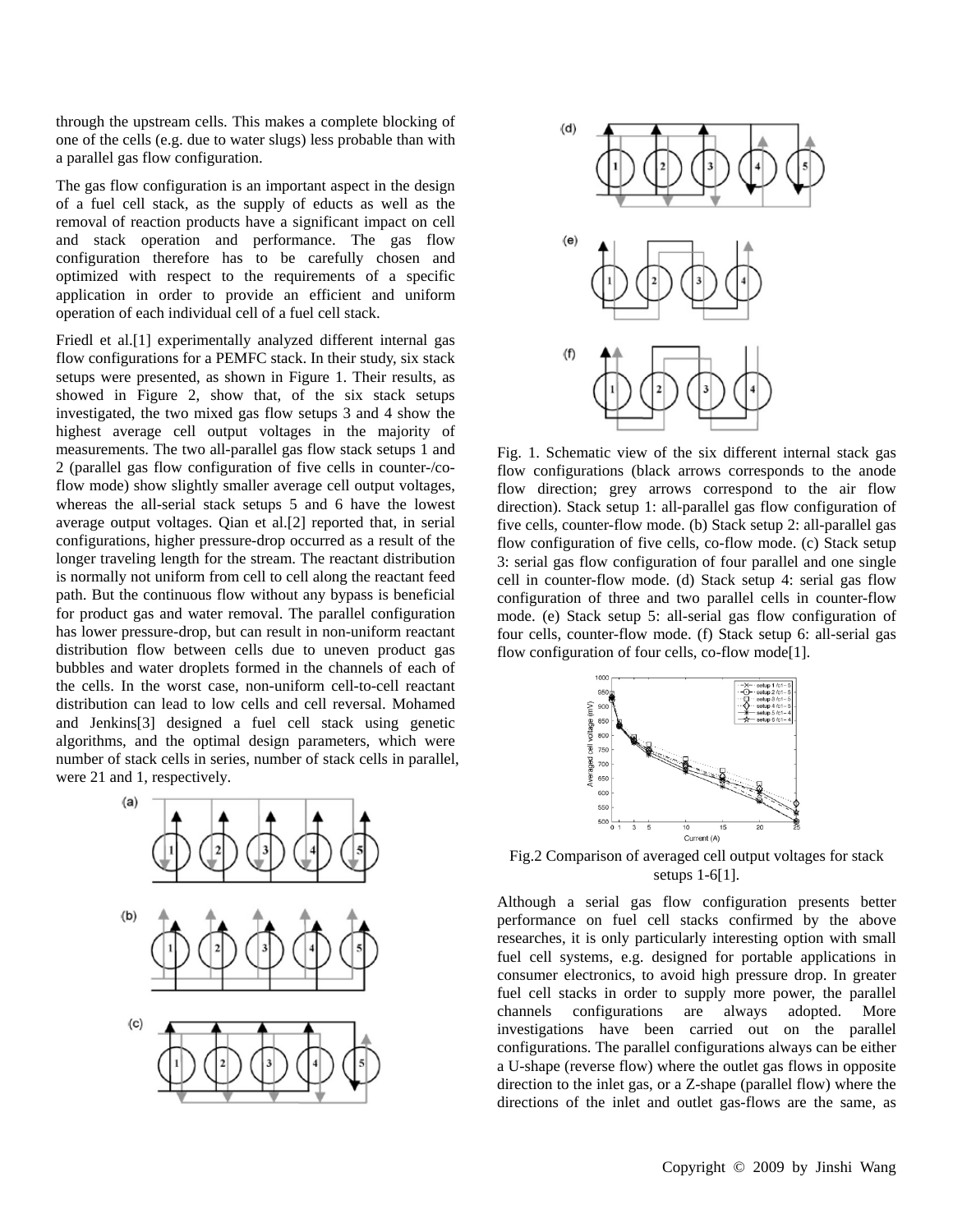showed in Figure 3. In both cases, the inlet and outlet manifold flows are perpendicular to the gas-flow through the channels on the electrodes. In some references, the flow maldistributions in the two different configurations are compared.



Baschuk and Li [4] formulated a mathematical model of a PEMFC stack based on a hydraulic network Approach. Based on the model, they compared the performance of a single PEM fuel cell operating independently with U and Z configuration stacks consisting of 50 cells, and they found the Z configuration stacks had a better performance than the U configuration stacks, as shown in Figure 4. Chang et al. [5] presented a PEMFC stack model which incorporated flow distribution effects and a reduced dimensional unit cell model. They found that, in the Z-Type manifold stack, there was a greater spread in the flow distribution compared to the U-Type manifold, and this was reflected in the somewhat greater spread in cell voltage shown in Figure 5 and Figure 6. Therefore, U-Type manifolds are preferable on a performance basis, in addition to the packaging basis. Park and Li [6] pointed that, the effect of flow distribution on the stack performance was found to be considerably less for the Z configuration. It is suggested that the Z configuration is hence preferable when the sufficient flow uniformity cannot be ensured. In the literatrue of Koh et al. [7], the results showed that the flow distributions in U and Z configuration stacks were similarly non-uniform. The measurement results of Mustata et al.[8] showed Z configurations provided a more uniform mass flow distribution. Karimi et al. [9] reported that, although a Z-configuration stack was preferable to U-configuration, simulation results had revealed that a symmetric double inlet–single outlet topology provided excellent performance with reasonably low compressor requirement demand and minimum voltage spread.



Fig. 4 Voltage of each cell in 50 cell U and Z configuration stacks operating with (a) H2/air reactants and at the current density of  $0.41 \text{ A cm}^2$  and (b) reformate/air reactants and at the current density of  $0.32$  A cm<sup>-2</sup> [4].



Fig. 5. (a) Calculated flow distribution, (b) average voltage distributions, (c) current density distribution, and (d) cathode header pressures as functions of cell number for a U-Type manifolded stack on a certain condition[5].

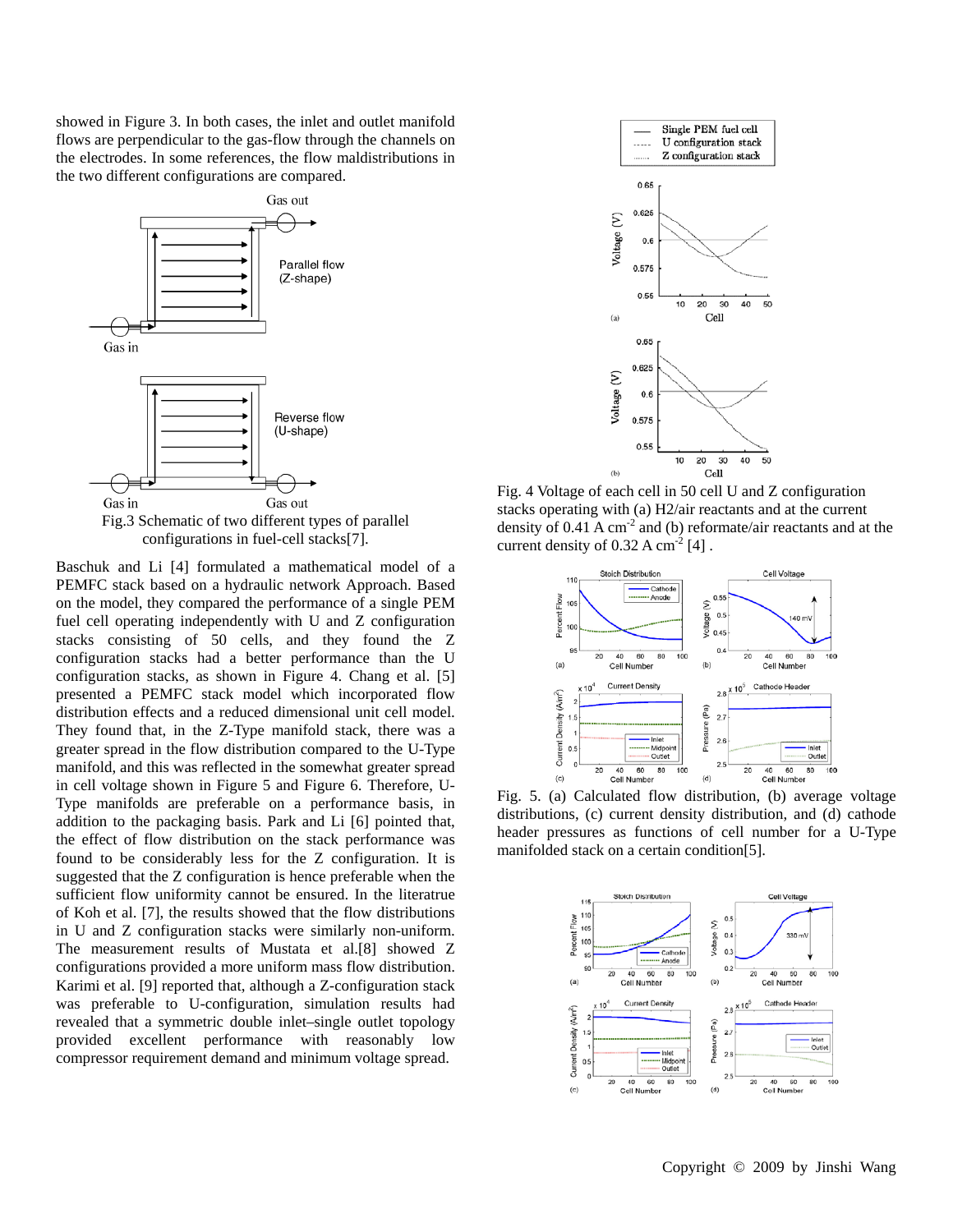Fig.6 Same functions of cell number for a Z-Type manifolded stack on the same condition[5].

According to the above researches, it seems that there is no prccise conclusion about which is better one in U and Z configuration.

Many researchers have investigated the flow distribution of both U configuration and Z configuration, respectively. The flow distribution can usually be influenced by geometrical design factors and operation conditions. The geometrical design factors of internal manifold stacks include manifold structure, size, number of manifolds, overall gas-flow pattern, gas channel depth, active area for electrode reactions, and so on. The shapes of manifold holes can be circular, rectangular, or oblong. The cross-sectional area of the holes is important because it determines the linear velocity of gas-flow through the manifolds for a given flow rate of the inlet gas. The operation conditions always include the feed gas rate, kinds of reactants, stoichiometry rates of the air input gas stream, relative humidity of the fuel and air input gas streams and so on. In this project the review will be divided in to two sections: research on U configuration and research on Z configuration. Both sections will be discussed from geometrical design factors and operation conditions, respectively. The subsections will be organized both experimental study and model or simulation study.

# *Research on U configuration*

# **Design parameters**

First the references using experimental methods to investigate the design parameters for U configuration in PEMFC stacks are reviewed.

Hensel et al. [10] used MEMS (micro-electro-mechanical systems) micro-valves to control cell-to-cell flow distribution to reduce fuel maldistribution. Figure 7 shows the conventional common manifold stack fuel configuration, and Figure 8 and Figure 9 are new systems presented in this paper. Their results demonstrated more uniform flow distribution and better performance of fuel cell stack by using the new systems. Rodatz et al. [11] pointed that, the flow distribution was strongly coupled to the flow resistance in the channels and the cells. The flow resistance is primarily influenced by restrictions in the cross-section of the flow channels. These may be caused by variations in the flow channel depth and width due to fabrication tolerances, the intrusion of the gas diffusion electrode, or an accumulation of water droplets. A non-uniform temperature distribution may arise from varying flow resistance in the flow channel of the cooling media, air pockets in the channel, or variations in the membrane resistance and a resulting variation in local heat generation.



Fig. 7. Conventional common manifold stack fuel configuration and photo[10].



Fig. 8. Diagram of the mass flow control fuel delivery system[10]





Next the references are reviewed, which are model or simulation investigation of design parameters for U configuration in PEMFC stacks.

Koh et al. [7] found that, pressure variation in fuel-cell stack manifolds was influenced not only by manifold size but also by manifold geometry. The effect of manifold geometry can be modeled with additional pressure-losses to that experienced with a straight smooth wall. When the geometry of the manifold flow junction of this fuel-cell stack is modeled as a fully-open gate-valve or sudden contraction with a geometrical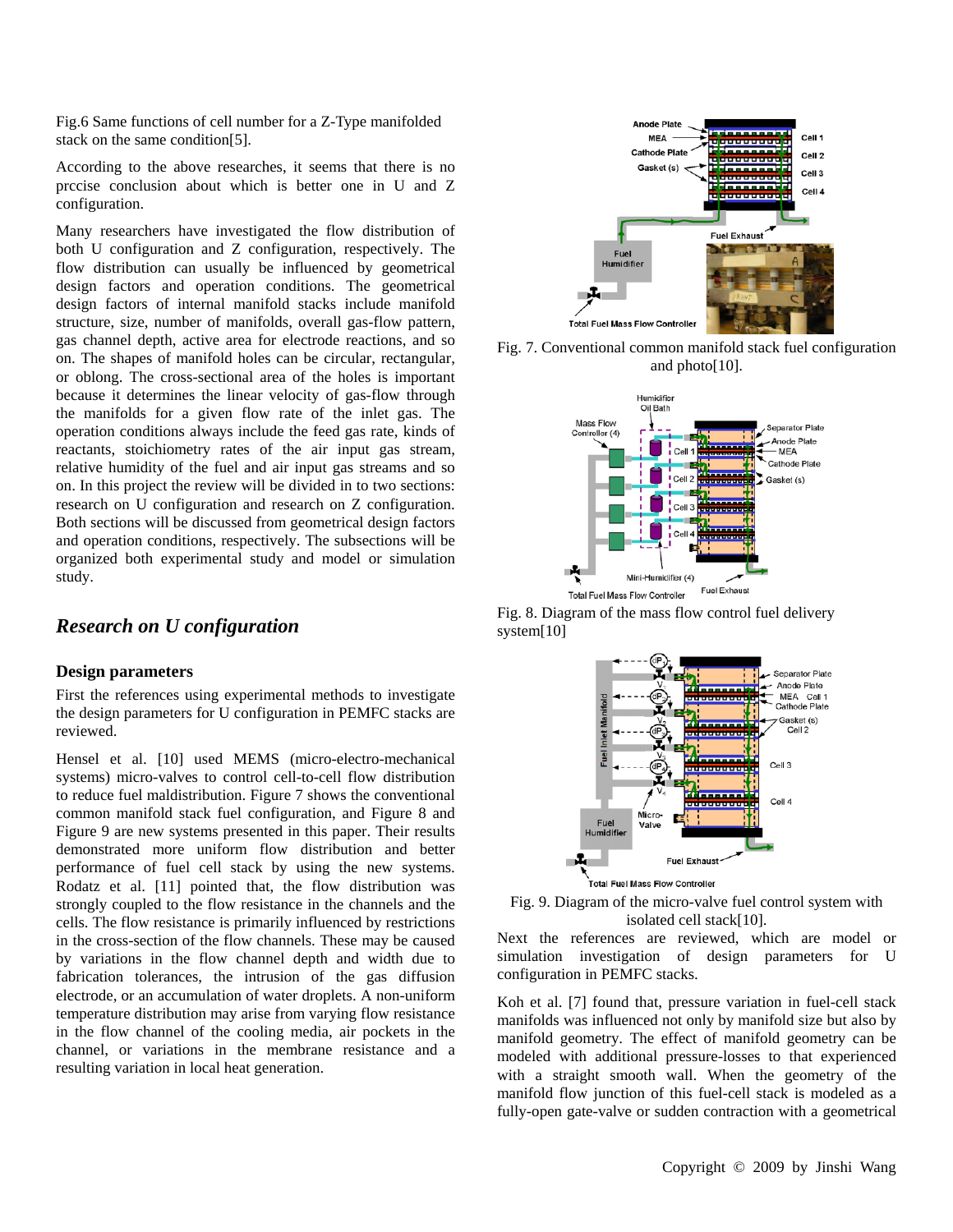loss coefficient of 0.2, certain non-uniformity of the flow distribution is observed in either a reverse flow (U-shape) or a parallel flow (Z-shape). The non-uniform distribution is more significant at the cathode where a large amount of excess gas enters the stack, than at the anode where gas utilization is sufficiently high to allow a relatively small amount of total gas flow. Chen et al. [12] investigated the effect of channel flow resistance and manifold width on flow distribution in stacks. The channel flow resistance was varied by changing the permeability of porous media. Their results show, channels with large flow resistance contribute more pressure drop, and then cause a more uniform flow distribution; while manifold widths increase, a more uniform flow distribution will be achieved. Wang [13] presented a mode considering the friction effect or inertial effect on the flow and pressure distribution in U-type fuel cell stacks. Parameter Sensitivity is analyzed through two general characteristic parameters representing geometrical structures and flow conditions for the flow performance of the fuel cell stack. It is found that friction and momentum effects work in opposite directions, the former tending to produce a pressure drop and the latter a pressure rise. The proper balance of the two effects can result in less non-uniformity and an optimal design. Kim and Kim [14] investigated the effect of cathode inlet manifold configuration on the overall performance of a 10-cell PEMFC, considering different types of manifolds with a 90° turn, as shown in Figure 10 and Figure 11. The improved manifolds of Types 2–4 provide more uniform flow distribution and better performance, compared with the Type 1 manifold. The improved manifold yields increased cell potential, increased power output, and higher fuel cell efficiency.

Based on their own model, Baschuk and Li [4] found that, strategies for performance improvement rely on obtaining a uniform reactant distribution within the stack, and include increasing stack manifold size, decreasing the number of gas flow channels per bipolar plate, and judicially varying the resistance to mass flow in the gas flow channels from cell to cell. Chang et al. [5] investigated the effect of design parameters (manifold, flow configuration and friction factor) on fuel cell stack performance. In general, higher channel friction factors lead to a more uniform flow distribution; lower header



Fig.10 Schematic of problem and calculation domain[14].



Fig. 11. Cathode inlet manifold configurations[14].

resistances lead to a more uniform flow distribution. Park and Li [6] reported that, flow uniformity could be ensured by enlarging manifold diameter and reduced flow channel sizes. Giddey et al. [15] investigated the PEM fuel cell stack performance in stages of different cell configurations. Mackie et al. [16] developed a flow network model to estimates of the flow distribution as a function of stack dimensions including header and unit cell geometry, based on the observations in the CFD simulations, and three fitting parameters were introduced to account for effects of surface roughness of the headers, reduced effective header area in the outlet header, and pressure drop in the unit cell.

# **Operation conditions**

Friedl et al. [1] carried out the experiments for internal stacks over a wide range of operating conditions (i.e. stoichiometry rates of the air input gas stream, relative humidity of the fuel and air input gas streams). Experimental results revealed the complex interdependence between reactant supply, membrane drying and electrode flooding that governs operation and performance of the individual cells and the fuel cell stack assembly, respectively. Mennola et al. [17] investigated the effect of two different air supply methods on the fuel cell stack performance. They found that, on the free convection, the ohmic losses in individual cells were close to each other and lower, compared to forced convection.

Chen et al.[12] reported that lesser air feed promotes more uniform flow distribution than higher air feed. Bansode et al. [18] carried out the numerical simulation of effects of flow maldistribution on heat and mass transfer in a PEMFC stack. This study clearly shows that in the low velocity ducts, the water vapor removal rate is less which eventually results in earlier occurrence of uniform temperature than the ducts with high velocity; for given channel cross section and flow rate, with the variation in port diameter different types of maldistribution evolve. Baschuk and Li [4] noticed that, the average voltage of the cells in the stack was lower than the voltage of the cell operating individually, and this difference inreactants when compared to the H2/O2 reactants. Chang et al. [5] reported control of operating conditions (reactant flow rate, cell temperature, etc.) was important to ensure uniform performance in a stack as well as manufacturing processes. Park and Li [6] pointed that, the effect of temperature is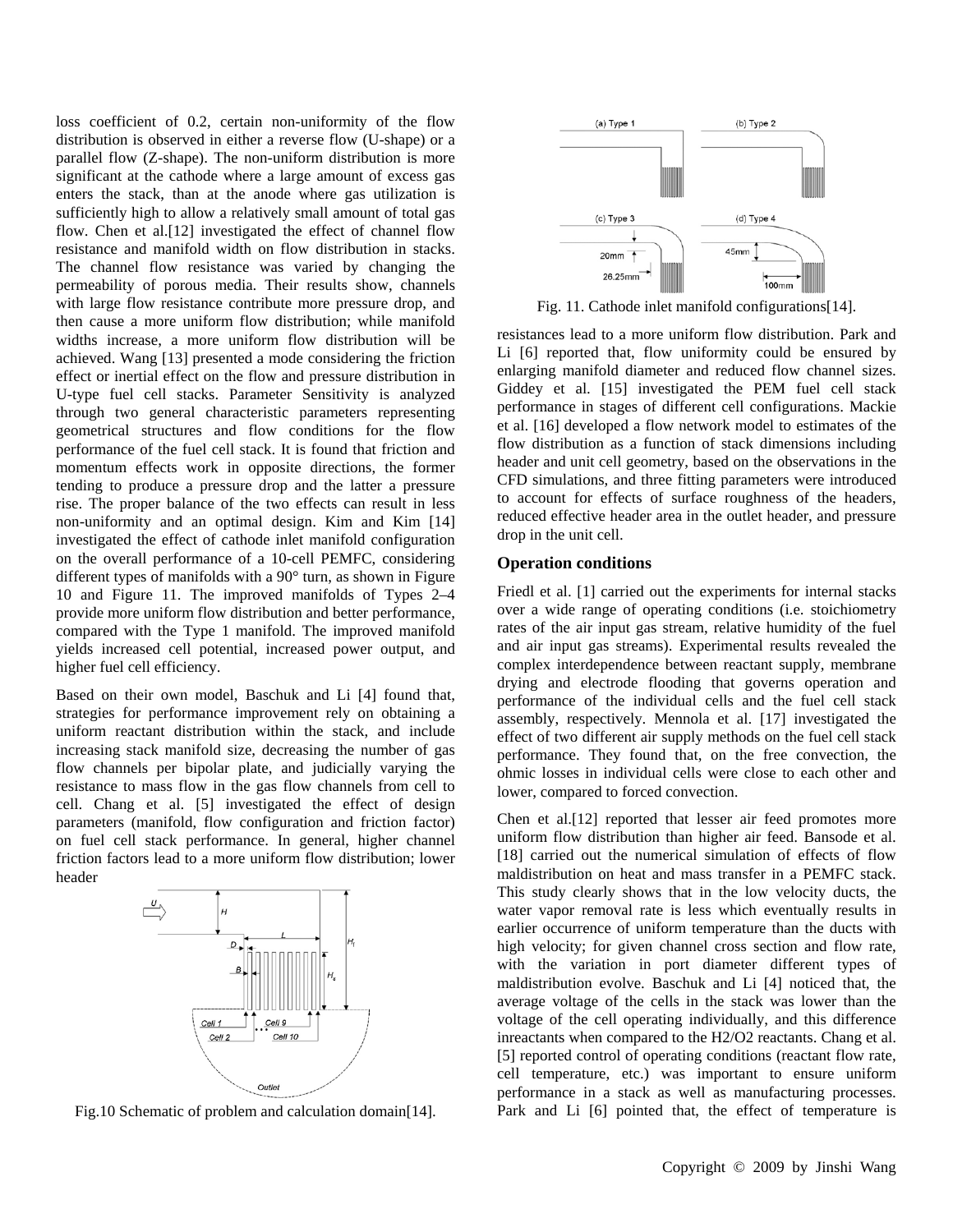dominant on the cell voltage variance when the flow variance was small for sufficiently uniform distribution of reactant flow among the cells in the stack; the flow and temperature distribution had a different influence on the stack performance, and a judicial matching of their distribution can provide the ideal uniform cell voltage distribution.

# *Research on Z configuration*

## **Design parameters**

Nguyen and Knobbe [19] carried out a new method using the sequential exhaust or purging of individual cells in fuel cell stack. Two devices were made to control the sequential exhausting: one was a simple rotating manifold distributor, shown as Figure 12; another was an electromechanical valve, shown as Figure 13. Using the two devices, the performance of the fuel cell stack markedly improved.



Fig.12 Fuel cell stack with sequential exhaust system employing a rotating device[19].



Fig.13 Fuel cell stack with sequential exhaust system employing a electromechanical valve[19].

Karimi et al. [9] reported that the size and the number of flow channels carved on the bipolar plate were very important to the flow distribution in fuel cell stack. Flow channels with smaller cross-sectional area and longer lengths increased the compressor power demands considerably without improving the stack voltage spread appreciably. The analysis by Mohan et al. [20] showed that, maldistribution parameter was directly proportional to the area ratio of channel to port and number of channels and inversely proportional to channel friction coefficient. An increasing channel friction coefficient indicates increase in the flow resistance throughout the core of the PEMFC, which results in better distribution. Increase of port dimension reduces the flow maldistribution. Cheng and Lin[21] presented numerical simulation of transport phenomena in a six-cell PEM fuel cell stack by adjusting the gas channel size of individual cells to obtain evenly distributed cell voltages. Results show that an even distribution in cell voltages can be obtained simply by adjusting the channel width ratios and channel heights for individual cells. The analysis by Ito et al. [22, 23] shows, the larger maldistribution can be seen with larger the total cross sectional area ratio of the flow channel to the manifold augment; the friction factors in the individual unit cells strongly influences the maldistribution; the bipolar plate with low number of flow channels can improve the maldistribution in the unit cell; the maldistribution in the cathode influences the performance of the stack more than in the anode.

In geometry and flow pattern, some microchannel reactors are very similar to the fuel cell stack. Some investigation results concerning microchannel reactors maybe supply useful suggestions to structure design of fuel cell stack. Commenge et al. [24] presented the optimal design for flow uniformity in microchannel reactors, and found that when the wall of inlet distributing chamber was regular, a slight curvature could appear along the wall of output collecting chamber if flow uniformity was to be realized between microchannels. Tonomura et al.[25] carried out optimal design of manifold in plate-fin microdevices by using CFD. Simulation results show that longer branched channels enable fluid to be distributed equally into each channel. Also demonstrated is the fact that the magnification of the outlet manifold area makes the flow distribution uniform. Pan et al. [26] also presented optimal design of complex manifold geometries for uniform flow distribution between microchannels in microreactors. The optimal design results showed that, in order to obtain uniform flow distribution, the microchannel depth becomes larger with larger microchannel width, and at the same time the microchannel number becomes comparatively larger; the area ratio increases with the increasing microchannel width; the area ratio of two manifolds becomes bigger with the larger microchannel depth.

# **Operation conditions**

The studies on operation conditions for Z configuration in PEMFC stacks are few. The references [1, 4, 5, 6, 18], which researched on operation conditions for both U and Z configurations, have be reviewed in above section in the paper.

The analysis by Mohan et al. [20] showed that, maldistribution was dependent on flow rate of the fluids and fluid property. With the increase in fluid velocity, maldistribution increases. Hydrogen gives a uniform distribution, while air has got the highest flow maldistribution.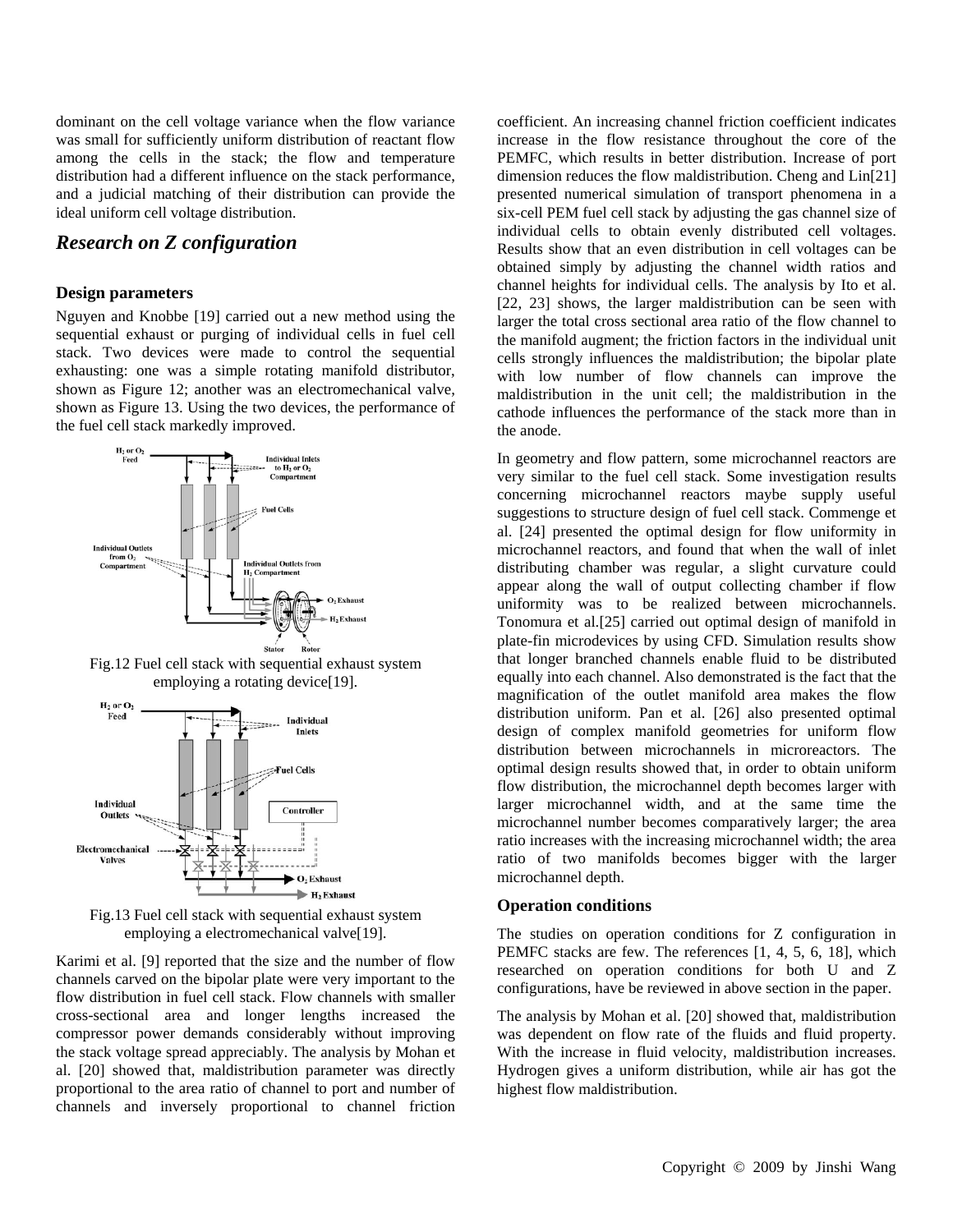At recent, Kandlikar et al. [27] reported a novel technique based on the entrance region pressure drop measurements for monitoring fluid flow maldistribution in individual channels. The technique had also been applied in an in-situ experimental setup to obtain the flow maldistribution under electrochemical reaction conditions in the presence of two-phase flow in the cathode side gas channels. In the future there will be more and more methods to accurately measure the flow maldistribution so that the flow maldistribution problem will be better solved.

#### **PROJECT DESCRIPTION**

The literatures above all researched the flow maldistribution in the channels of PEMFC stack using different methods. Their results showed not only the effect of flow maldistribution on the fuel cell stack performance, but also some influencing factors on flow maldistribution. Some methods or guidelines for reducing the flow maldistribution in parallel channels of PEMFC stacks, can be obtained from the literatures.

### **CONCLUSIONS**

A serial gas flow configuration can reduced the maldistribution of reactants although it will cause bigger pressure drop. a mixed gas flow configuration, where some of the cells are installed in a parallel and some of the cells are installed in a serial gas flow configuration, is confirmed to make better fuel cell stack performance. But as great pressure drop, the serial gas flow configuration is just adopted in small stack systems. For a high power stack system, the parallel channels configurations are always adopted. The parallel configurations always can be either a U-shape (reverse flow) where the outlet gas flows in opposite direction to the inlet gas, or a Z-shape (parallel flow) where the directions of the inlet and outlet gas-flows are the same. By reviewing the previous studies, it is not sure that which one will be better in the two different channel configurations. The flow distribution in parallel configurations can usually be influenced by geometrical design factors and operation conditions. From the previous studies, some conclusions can be concluded to reduce the flow maldistribution in fuel cell stack.

(1) Some new systems, such as micro-valve fuel control system and sequential exhaust system can improve the fuel cell stack performance.

(2) For the design parameters, these arrangements listed below can reduce the flow maldistribution: lower area ratio of channel to port (including larger manifold size/ cross-sectional area (widths)); lower flow channel sizes; lower manifold resistances; lower number of channels; lower number of gas flow channels per bipolar plate; larger channels flow resistance (varied by changing the permeability of porous media) and larger flow channel lengths.

(3) For operation conditions, lower feed gas rate/ velocity and using the H2/O2 reactants can improve the flow distribution and get a better fuel cell stack performance. There is no linear relationship between stoichiometry rates and relative humidity and the flow distribution.Project major findings and experience gains.

### **REFERENCES**

- [1] Friedl A., Fraser S.D., Baumgartner W.R and Hacker V., 2008," Experimental analysis of internal gas flow configurations for a polymer electrolyte membrane fuel cell stack", Journal of Power Sources 185, pp. 248-260.
- [2] Qian W.M., Wilkinson D.P., Shen J., Wang H.J. and Zhang J.J.,2006," Architecture for portable direct liquid fuel cells", Journal of Power Sources 154 , pp. 202-213.
- [3] Mohamed I. and Jenkins N., 2004, " Proton exchange membrane (PEM) fuel cell stack configuration using genetic algorithms", Journal of Power Sources 131, pp. 142-146.
- [4] Baschuk J.J. and Li X.G., 2004," Modelling of polymer electrolyte membrane fuel cell stacks based on a hydraulic network approach", Int. J. Energy Res 28, pp.697-724.
- [5] Chang P.A.C., St-Pierre J., Stumper J. and Wetton B., 2006," Flow distribution in proton exchange membrane fuel cell stacks", Journal of Power Sources 162, pp. 340-355.
- [6] Park J. and Li X.G., 2006, Effect of flow and temperature distribution on the performance of a PEM fuel cell stack", Journal of Power Sources 162, pp.444-459.
- [7] Koh J.H., Seo H.K., Lee C.G., Yoo Y.S. and Lim H.C., 2003," Pressure and flow distribution in internal gas manifolds of a fuel-cell stack", Journal of Power Sources 115, pp. 54-65.
- [8] Mustata R., Vali L., Barreras F., Gil M.i.and Lozano A., 2009," Study of the distribution of air flow in a proton exchange membrane fuel cell stack", Journal of Power Sources 192, pp. 185-189.
- [9] Karimi G., Baschuk J.J. and Li X., 2005, " Performance analysis and optimization of PEM fuel cell stacks using flow network approach", Journal of Power Sources 147, pp. 162-177.
- [10] Hensel J. P., Gemmen R.S., Thornton J.D., Vipperman J.S., Clark W.W. and Bucci B.A., 2007," Effects of cell-to-cell fuel mal-distribution on fuel cell performance and a means to reduce mal-distribution